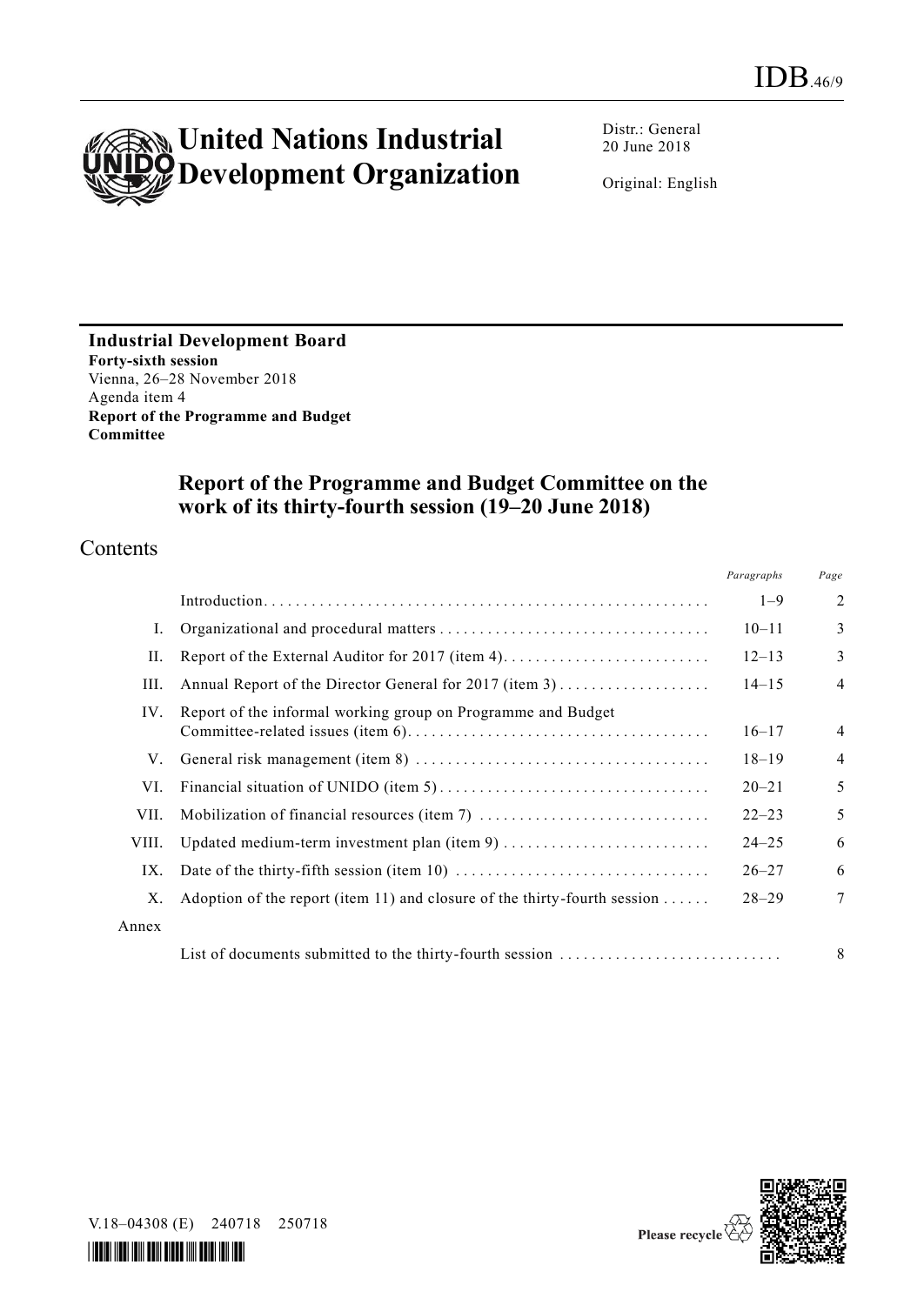### **Introduction**

1. The Programme and Budget Committee held its thirty-fourth session at UNIDO Headquarters, Vienna International Centre, from 19 to 20 June 2018. The following 25 of the 27 Members<sup>1</sup> of the Committee participated in the session: Algeria, Austria, China, Colombia, Cuba, Cyprus, Finland, Germany, Hungary, Iran (Islamic Republic of), Italy, Japan, Kenya, Mexico, Morocco, Nigeria, Pakistan, Philippines, Poland, Russian Federation, Spain, Sudan, Switzerland, Tunisia and Turkey.

2. The following 48 Members of UNIDO also attended the session: Afghanistan, Angola, Bangladesh, Bolivia (Plurinational State of), Bulgaria, Burkina Faso, Chile, Costa Rica, Côte d'Ivoire, Democratic People's Republic of Korea, Dominican Republic, Ecuador, Egypt, El Salvador, Guatemala, Honduras, Ireland, Israel, Jordan, Kuwait, Lebanon, Libya, Luxembourg, Malaysia, Malta, Myanmar, Namibia, Nepal, Netherlands, Niger, Norway, Oman, Peru, Republic of Korea, Romania, Saudi Arabia, Somalia, South Africa, Sri Lanka, State of Palestine, Sweden, Syrian Arab Republic, Thailand, The Former Yugoslav Republic of Macedonia, Ukraine, Uruguay, Venezuela (Bolivarian Republic of) and Yemen.

3. The following United Nations related body was represented: Preparatory Commission for the Comprehensive Nuclear-Test-Ban Treaty Organization (CTBTO).

4. The following organizations were represented: Asian-African Legal Consultative Organization (AALCO), Eurasian Economic Commission (EEC), European Investment Bank (EIB), European Union (EU), Gulf Cooperation Council (GCC), International Institute for Applied Systems Analysis (IIASA), International Organization for Migration (IOM), International Telecommunication Union (ITU) and League of Arab States.

5. In accordance with rule 17 of its rules of procedure, the Committee elected by acclamation H.E. Mr. Z. SHI (China) as Chair[person]; Ms. Ç. Demir (Turkey), Ms. V. Khutorskaya (Russian Federation), and Ms. L. Zozaya Rojas (Mexico) as Vice-Chairs; and Ms. N. El Jarid (Morocco) as Rapporteur.

6. The agenda for the thirty-fourth session as adopted by the Committee is contained in document [PBC.34/1.](http://undocs.org/PBC.34/1) Following the adoption of the agenda, the Director General made an introductory statement that was duly taken into account by the Committee in the consideration of the relevant agenda items.

7. The report of the Programme and Budget Committee is submitted to the Industrial Development Board in accordance with Article 10.4 (d) of the Constitution.

8. The report contains the conclusions reached by the Committee. The annex to the present report contains a list of documents submitted to the Committee at its current session.

9. The following conclusions of the Committee contain recommendations that call for action by the Board at its forty-sixth session or are of relevance to the work of that session:

| Conclusion | Subject                                                                                  | Page |
|------------|------------------------------------------------------------------------------------------|------|
| 2018/2     | Report of the External Auditor for 2017                                                  | 3    |
| 2018/3     | Report of the Informal working group on Programme<br>and Budget Committee-related issues | 4    |
| 2018/4     | Financial situation of UNIDO                                                             | 5    |
| 2018/5     | Mobilization of financial resources                                                      | 6    |
| 2018/6     | Date of the thirty-fifth session                                                         |      |

 $<sup>1</sup>$  One seat is vacant (List C).</sup>

**\_\_\_\_\_\_\_\_\_\_\_\_\_\_\_\_\_\_**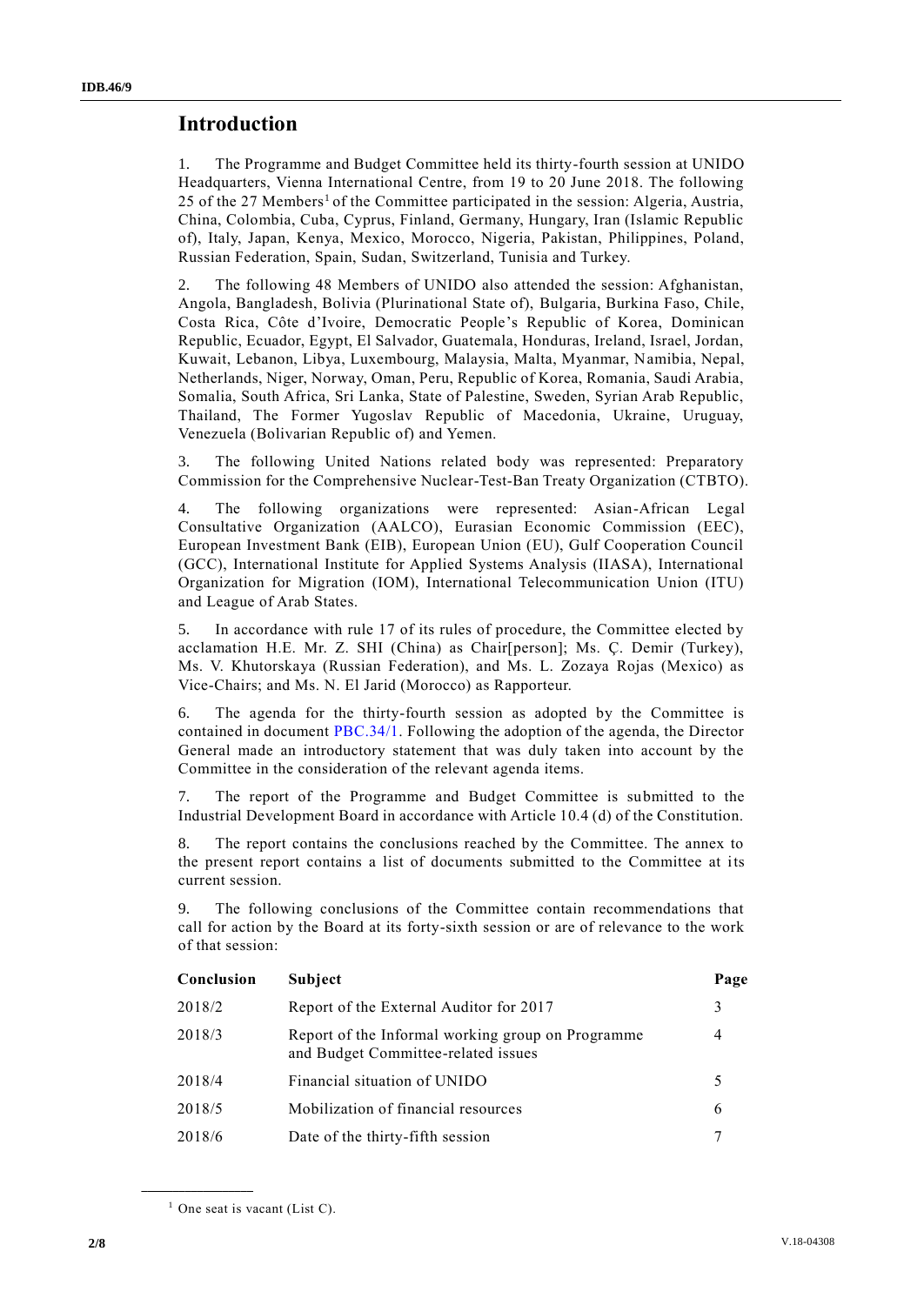#### **I. Organizational and procedural matters**

10. On 19 June, the Committee considered a proposal by the Chair to optimize the utilization of available conference-servicing resources and adopted the following conclusions:

#### **Conclusion 2018/1 Utilization of available conference-servicing resources**

The Committee, with the aim of utilizing the available conference -servicing resources to the maximum extent possible, decided to suspend with immediate effect rule 24 of its rules of procedure relating to the quorum, for the meetings of its thirty-fourth session only, provided no substantive decisions were taken at those meetings.

11. The Committee decided to set up informal, in-session consultations with the aim of facilitating the drafting of conclusions and entrusted the Vice-Chair Ms. Ç. Demir (Turkey) to chair those consultations.

#### **II. Report of the External Auditor for 2017 (item 4)**

12. On 19 June, the Committee considered the report of the External Auditor on the accounts of the United Nations Industrial Development Organization for the financial year 1 January to 31 December 2017 [\(PBC.34/3](http://undocs.org/PBC.34/3) and CRP.3).

13. On 20 June, after consideration of a draft conclusion on the report of the External Auditor for 2017, submitted by the Chairperson (PBC.34/L.4), the Committee adopted the following conclusion:

#### **Conclusion 2018/2**

The Programme and Budget Committee recommended to the Industrial Development Board the adoption of the following draft decision:

"The Industrial Development Board:

(a) Welcomes the report of the External Auditor on the accounts of the United Nations Industrial Development Organization for the financial period 1 January to 31 December 2017, including the financial performance report, as contained in document [IDB.46/3-](http://undocs.org/IDB.46/3)[PBC.34/3,](http://undocs.org/PBC.34/3) and the *Annual Report of UNIDO 2017*, including the programme performance report for 2017 [\(IDB.46/2-](http://undocs.org/IDB.46/2) [PBC.34/2\)](http://undocs.org/PBC.34/2);

(b) Also welcomes the statements of the Director General and the External Auditor made at the thirty-fourth session of the Programme and Budget Committee;

(c) Expresses its gratitude to the External Auditor for the important services rendered by him and welcomes all his invaluable findings and recommendations;

(d) Commends the Auditor General of Germany for the successful completion of their mandate from 1 July 2014 and welcomes the Auditor General of the Philippines, who will take up the role of External Auditor as of 1 July 2018;

(e) Recognizes the important contribution the External Auditor makes to the improvement of UNIDO's governance structure, management, operations and performance, through his recommendations, including those in his recent report [IDB.46/3-](http://undocs.org/IDB.46/3)[PBC.34/3;](http://undocs.org/PBC.34/3)

(f) Takes note of the actions taken by the Director General to implement recommendations of prior years;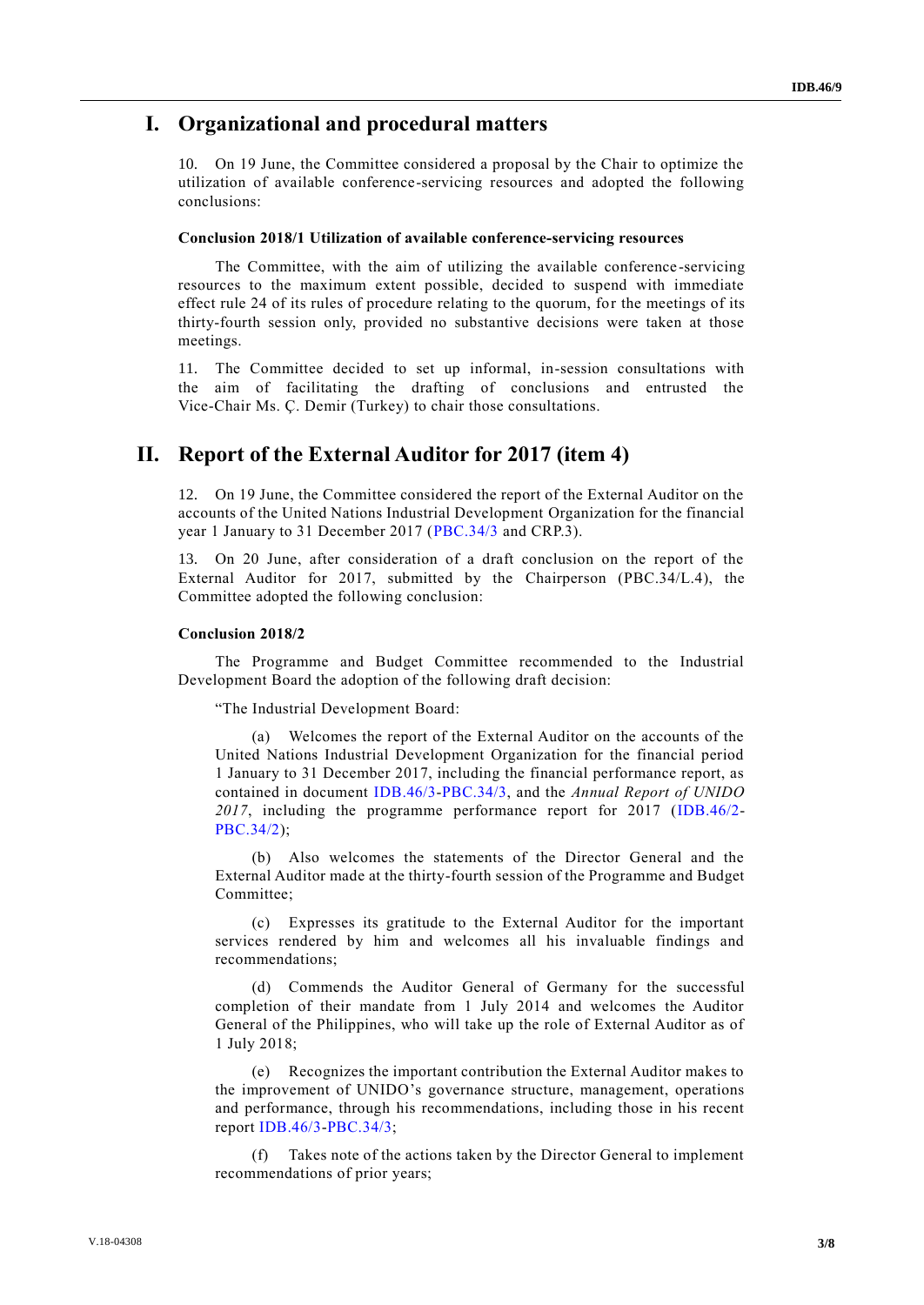(g) Endorses the recommendations of the External Auditor and requests the Director General to continue implementing them and to report thereon to the Industrial Development Board starting from its forty-seventh session."

### **III. Annual Report of the Director General for 2017 (item 3)**

14. On 19 June, the Committee considered the *Annual Report of UNIDO 2017* [\(PBC.34/2\)](http://undocs.org/PBC.34/2), and an update by the Secretariat on the integrated results and performance framework: definition of indicators and setting of targets (PBC.34/CRP.2).

15. On 20 June, at the suggestion of the Chair, the Committee took note of the information provided by the Director General on item 3.

### **IV. Report of the informal working group on Programme and Budget Committee-related issues (item 6)**

16. On 19 June, the Committee considered the report of the co-chairs of the informal working group on Programme and Budget Committee-related issues [\(PBC.34/5\)](http://undocs.org/PBC.34/5).

17. On 20 June, after consideration of a draft conclusion on the informal working group on Programme and Budget Committee-related issues, submitted by the Chairperson (PBC.34/L.2), the Committee adopted the following conclusion:

#### **Conclusion 2018/3**

The Programme and Budget Committee recommended to the Industrial Development Board the adoption of the following draft decision:

"The Industrial Development Board:

(a) Takes note of the information contained in document [IDB.46/5;](http://undocs.org/IDB.46/5)

(b) Thanks the informal working group on Programme and Budget Committee-related issues for its work to date, appreciating the work of the Co-chairs, decides to extend its mandate until it is decided by the Board to conclude its deliberations, and requests its Co-chairs to continue reporting annually to the Board, through the Programme and Budget Committee, and encourages all Member States to actively engage with the deliberations of the working group;

(c) Encourages the working group to prepare its agenda on a six-month basis;

(d) Requests the informal working group to keep deliberating on all Programme and Budget Committee-related issues, in particular on the issue of unutilized balances of appropriations, with a view to producing a proposal on these issues for the consideration of the thirty-fifth session of the Programme and Budget Committee."

### **V. General risk management (item 8)**

18. On 19 June, the Committee considered a report by the Director General on the general risk management [\(PBC.34/7\\*](http://undocs.org/PBC.34/7)) and a note by the Secretariat on General Risk Management: update on the Risk Management Committee (PBC.34/CRP.7).

19. On 20 June, at the suggestion of the Chair, the Committee took note of the information provided by the Director General on item 8.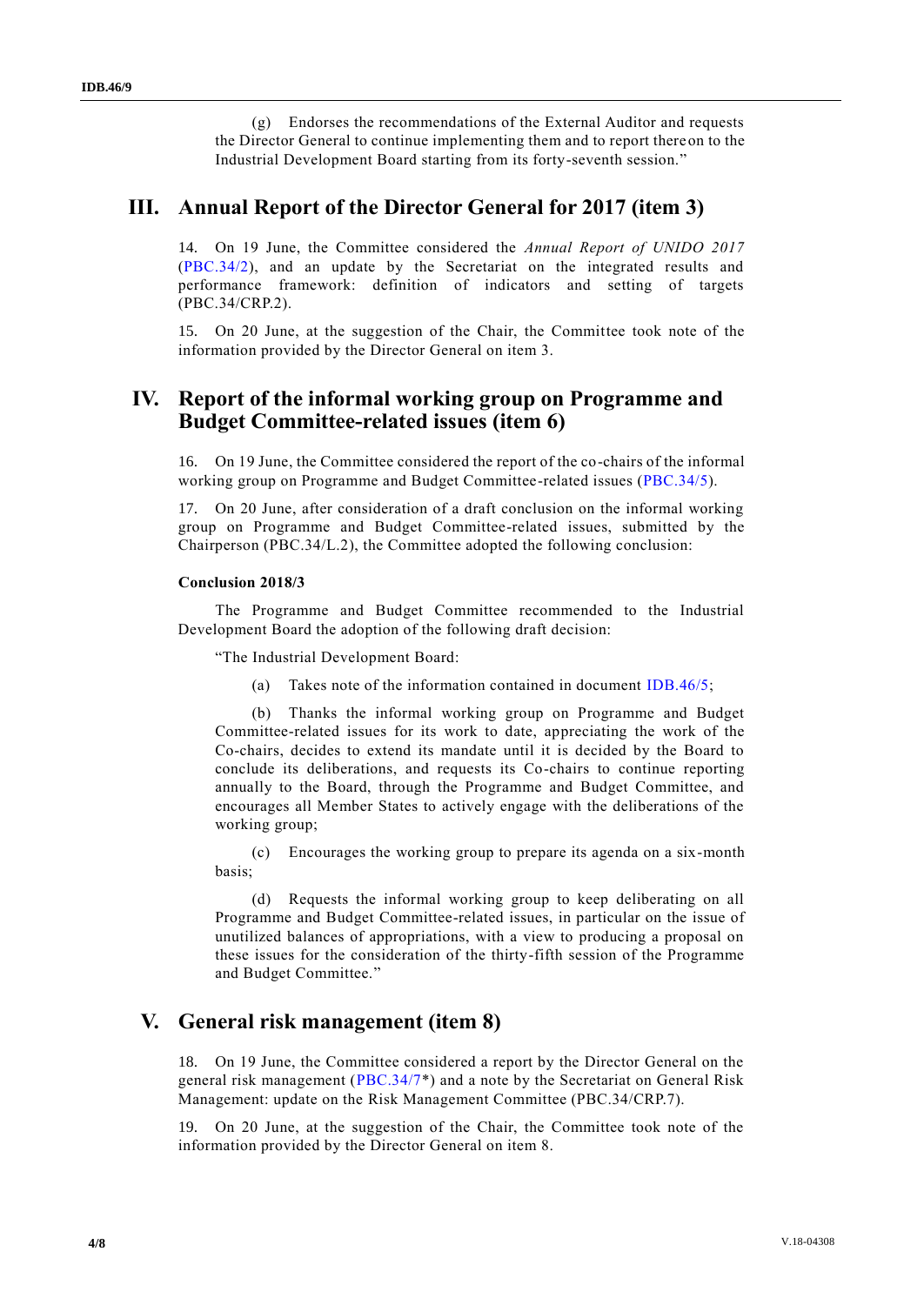#### **VI. Financial situation of UNIDO (item 5)**

20. On 20 June, the Committee considered a report by the Director General on the financial situation of UNIDO [\(PBC.34/4\)](http://undocs.org/PBC.34/4), a note by the Secretariat on the status of assessed contributions (PBC.34/CRP.4), a note by the Secretariat on the Working Capital Fund: regulatory framework and guidelines for withdrawals (PBC.34/CRP.6), and a note by the Secretariat on digital records (PBC.34/CRP.8).

21. On 20 June, after consideration of a draft conclusion on the financial situation of UNIDO, submitted by the Chairperson (PBC.34/L.5), the Committee adopted the following conclusion:

#### **Conclusion 2018/4**

The Programme and Budget Committee recommended to the Industrial Development Board the adoption of the following draft decision:

"The Industrial Development Board:

(a) Takes note of the information provided in document [IDB.46/4-](http://undocs.org/IDB.46/4) [PBC.34/4;](http://undocs.org/PBC.34/4)

(b) Urges those Member States and former Member States that have not yet paid their assessed contributions, including advances to the Working Capital Fund and prior years' arrears, to do so without delay;

(c) Requests the Director General to pursue his efforts and contacts with Member States and former Member States to effect the collection of arrears;

(d) Urges the Secretariat to continue working with Member States to encourage timely payment of assessed contributions, including within the informal working group on Programme and Budget Committee-related issues;

(e) Decides to ask the Secretariat to continue replacing written summary records of the Industrial Development Board and the General Conference with digital records;

(f) Recalls that the search for productivity gains and efficiencies must be a continuous management process, while mindful of not affecting the quality of the delivery of projects, and welcomes the list of priority areas for efficiencies mentioned in document [IDB.46/4-](http://undocs.org/IDB.46/4)[PBC.34/4,](http://undocs.org/PBC.34/4) and therefore requests the Secretariat to report in the thirty-fifth session of the Programme and Budget Committee on all de-prioritization and efficiencies identified and/or implemented since the thirty-third session of the Programme and Budget Committee, with the goal to offset the financial impact on Member States of recosting and new expenditure proposals in the budgets for 2018–2019."

#### **VII. Mobilization of financial resources (item 7)**

22. On 20 June, the Committee considered a report by the Director General on the mobilization of financial resources [\(PBC.34/6\)](http://undocs.org/PBC.34/6) and a note by the Secretariat on projects approved under the Industrial Development Fund, trust funds and other voluntary contributions in 2017 (PBC.34/CRP.5).

23. On 20 June, after consideration of a draft conclusion on the mobilization of financial resources, submitted by the Chair (PBC.34/L.6), the Committee adopted the following conclusion: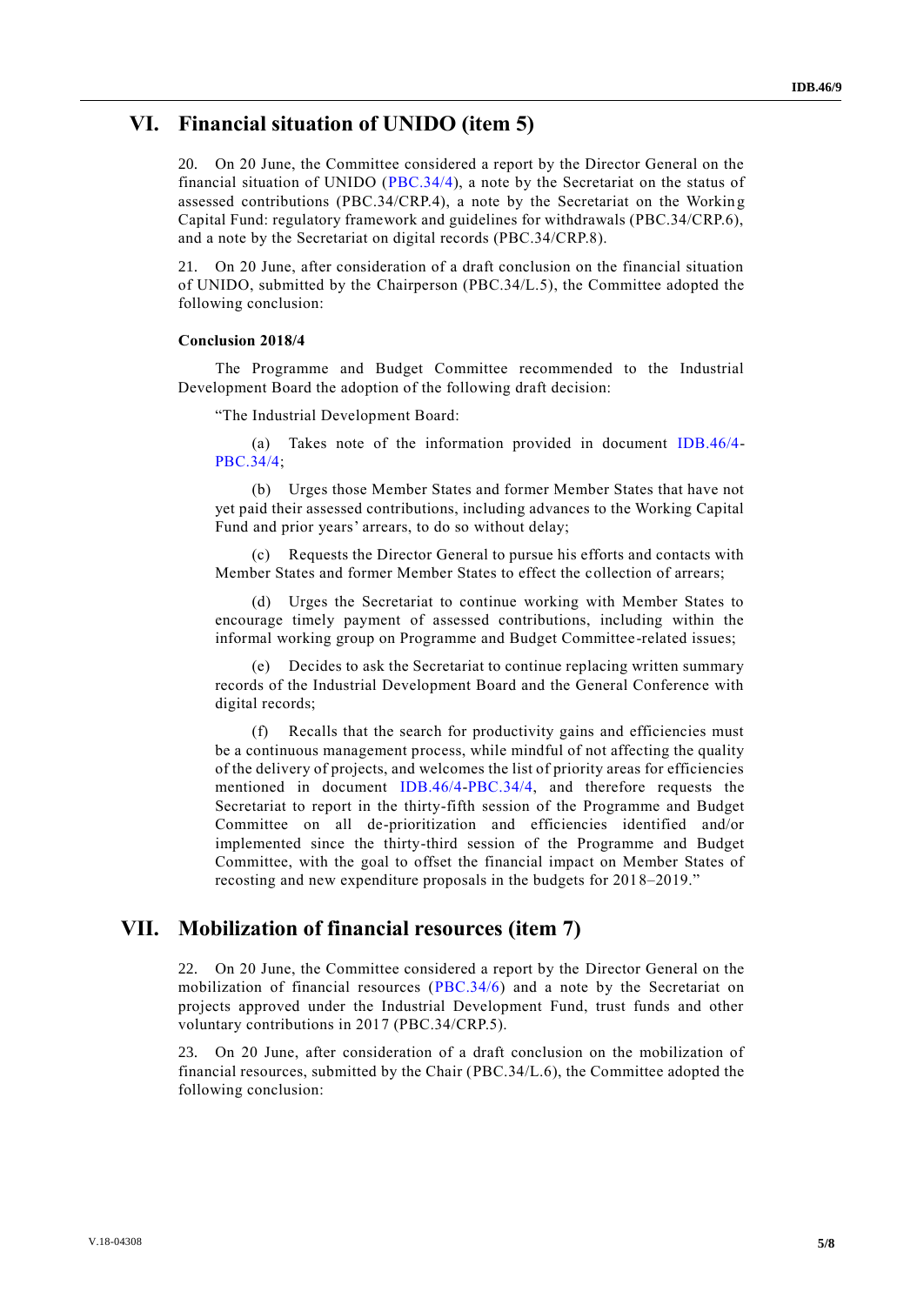#### **Conclusion 2018/5**

The Programme and Budget Committee recommends to the Industrial Development Board the adoption of the following draft decision:

"The Industrial Development Board:

(a) Takes note of the information contained in document [IDB.46/6-](http://undocs.org/IDB.46/6) [PBC.34/6;](http://undocs.org/PBC.34/6)

(b) Decides to delegate to the Director General the authority to approve projects for financing under the Industrial Development Fund in 2018 and 2019 in accordance with the priorities defined in the medium-term programme framework 2018–2021 [\(IDB.45/8](http://undocs.org/IDB.45/8) and [GC.17/6\)](http://undocs.org/GC.17/6);

(c) Encourages Member States and other donors to increase their voluntary contributions to UNIDO including for the recently created Partnership Trust Fund as well as the Special Account of Voluntary Contributions for Core Activities (SAVCCA) and the Major Capital Investment Fund (MCIF);

(d) Also encourages all donors to consider contributing programmable funds, specifically to enable UNIDO to respond rapidly to requests for assistance and develop and implement its programmatic activities in a prompt and coordinated manner;

(e) Requests Member States to consider contributing to UNIDO to enable the Organization to work with funding sources requiring co-funding, either through contributing to the dedicated trust funds or by special purpose funding at country or global level;

(f) Encourages Governments of recipient countries to play an active role in sharing with UNIDO the responsibility for mobilizing funds for jointly agreed priority activities, and specifically to take the lead in identifying and accessing funds available at the country level, including local cost sharing opportunities, and funds from bilateral donors, multi-donor trust funds, United Nations Development Programme, World Bank as well as other development finance institutions;

(g) Strongly recommends that Member States cooperate with and support the Organization in its efforts to develop and promote its programmes and initiatives in the international development context, and especially through international conferences and other forms of dialogue, in order to ensure that these initiatives are well known, their relevance for international development targets are recognized, and resources are made available."

### **VIII. Updated medium-term investment plan (item 9)**

24. On 20 June, the Committee considered a report by the Director General on the updated medium-term investment plan [\(PBC.34/8\)](http://undocs.org/PBC.34/8).

25. On 20 June, at the suggestion of the Chair, the Committee took note of the information provided by the Director General on item 9.

### **IX. Date of the thirty-fifth session (item 10)**

26. On 20 June, the Committee took note of the entry contained in the annotated agenda [\(PBC.34/1/Add.1\)](http://undocs.org/PBC.34/1/Add.1) on the dates reserved for the policymaking organs of UNIDO in 2018 and 2019.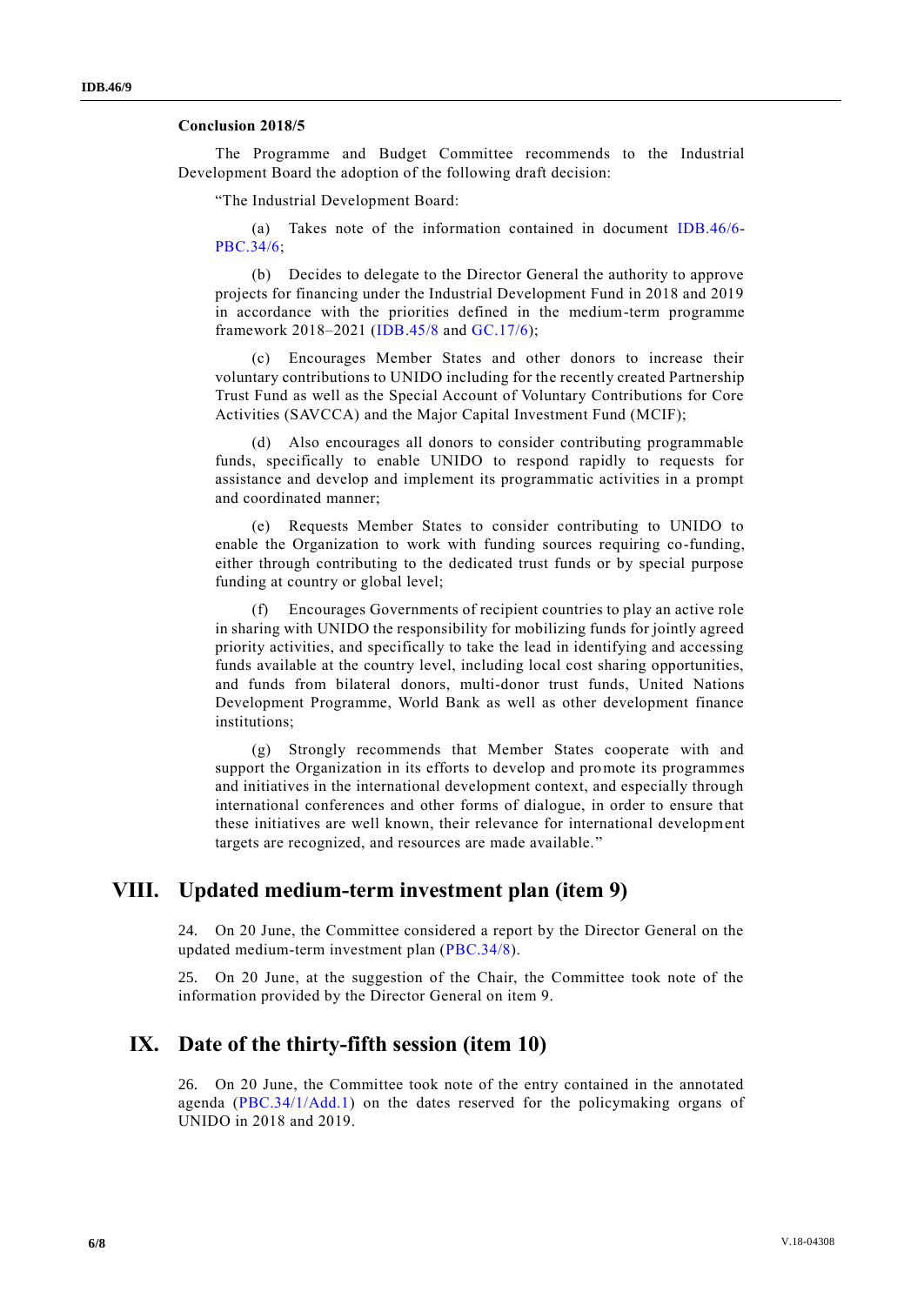27. On 20 June, after consideration of a draft conclusion on the date of the thirty-fifth session, submitted by the Chair (PBC.34/L.3), the Committee adopted the following conclusion:

#### **Conclusion 2018/6**

The Programme and Budget Committee decides to hold its thirty-fifth session from 14 to 16 May 2019.

# **X. Adoption of the report (item 11) and closure of the thirty-fourth session**

28. On 20 June, the Committee adopted the draft report on the work of its thirty-fourth session (PBC.34/L.1) on the understanding that the Rapporteur would be entrusted with the task of finalizing the report.

29. The Committee closed its thirty-fourth session at 2.35 p.m. on 20 June 2018.